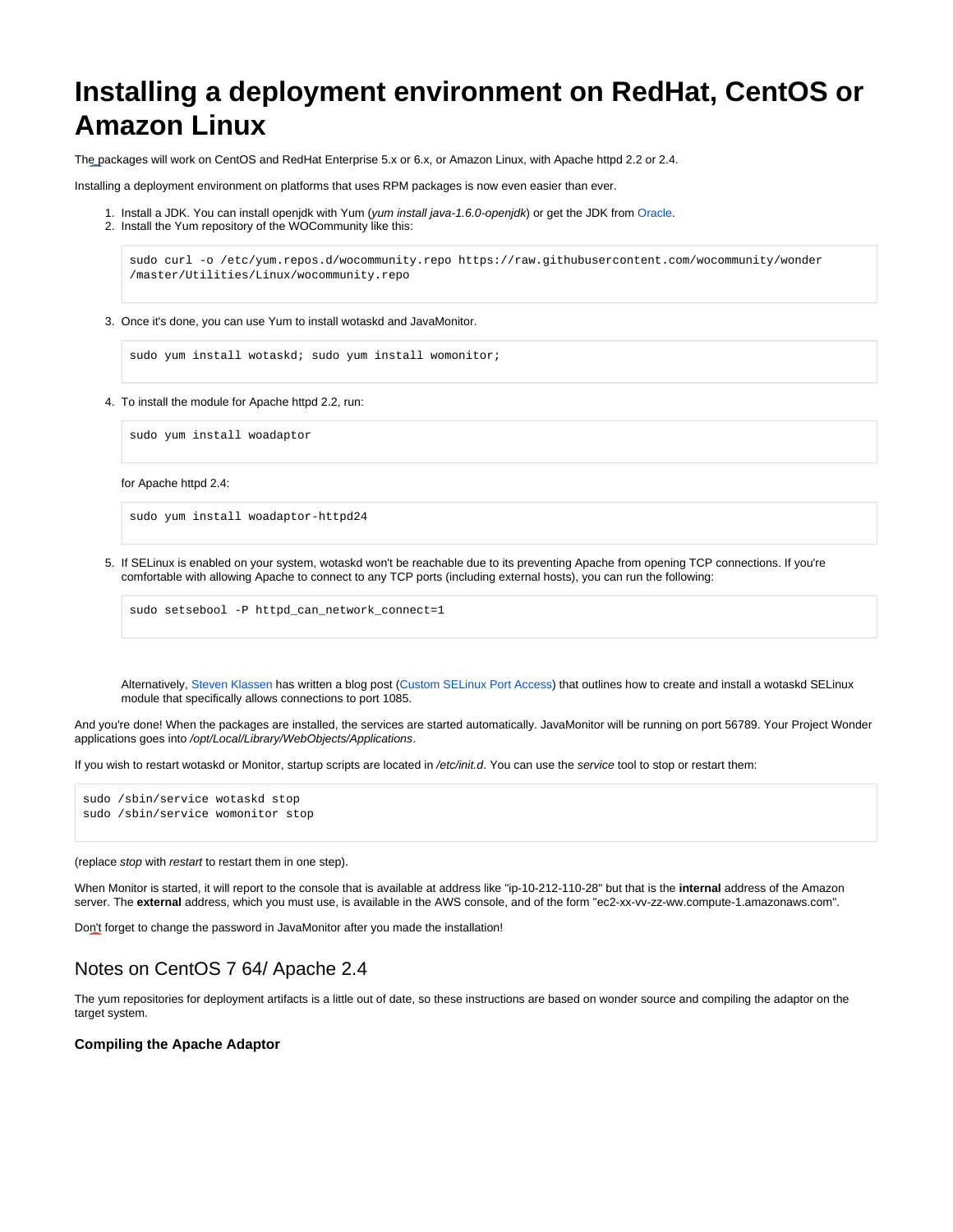#### **Compiling Apache 2.4 WebObjects Adaptor**

```
$ sudo yum install httpd httpd-devel 
$ #I had to use: sudo yum install httpd24 httpd24-devel
$ # get the latest wonder source
$ git clone https://github.com/wocommunity/wonder.git
$ cd wonder/Utilities/Adaptors
$ # thanks to alextu for these commands to fix the make.config file
$ # (from his docker recipe)
$ sed -ri 's/ADAPTOR_OS = MACOS/ADAPTOR_OS = LINUX/g' make.config
$ sed -ri 's/ADAPTORS = CGI Apache2.2/ADAPTORS = Apache2.4/g' make.config
$ make
$ # If you get error about make not found, install dev tools
$ sudo yum install gcc make
$ # If you get error about redhat-hardened-cc1: No such file or directory
$ sudo yum install redhat-rpm-config
# #
$ # but the default on CentOS7 is /usr/lib64/httpd/modules
$ sudo cp Apache2.4/mod WebObjects.so /usr/lib64/httpd/modules/
```
## **Configuring Apache for WebObjects**

The standard apache.conf (found in the wonder source at wonder/Utilities/Adaptors/Apache2.4/apache.conf) should work fine. Here are a couple of modifications that worked for me:

The authorization for Apache changed between 2.2 and 2.4. If you're used to "Allow from all" or "Deny from all" you should know that Apache 2.4 syntax has changed so this is how those allows/denies work now. This is a mostly permissive structure restricting some of the verbs that are not used (We have some configs that allow PUT, DELETE, PROPFIND, etc... but they don'tcall me "Little Paranoid Larry" for nothing.

#### **Apache Permissions Config**

```
WebObjectsAlias /cgi-bin/WebObjects
<Location /cgi-bin/WebObjects/>
     <Limit GET POST OPTIONS >
       Require all granted
     </Limit>
    Require all denied
</Location>
```
## **FirewallD**

CentOS7 switched to using FirewallD from IP Tables. I've tried to understand firewalld and I'm actually digging it even though it's a big change from IP Tables. Useful info on Firewalld can be found at [Linux firewalld information at Oracle](http://oracle-base.com/articles/linux/linux-firewall-firewalld.php) or [FirewallD at Fedora.](https://fedoraproject.org/wiki/FirewallD)

The cheat sheet commands that help get started are: